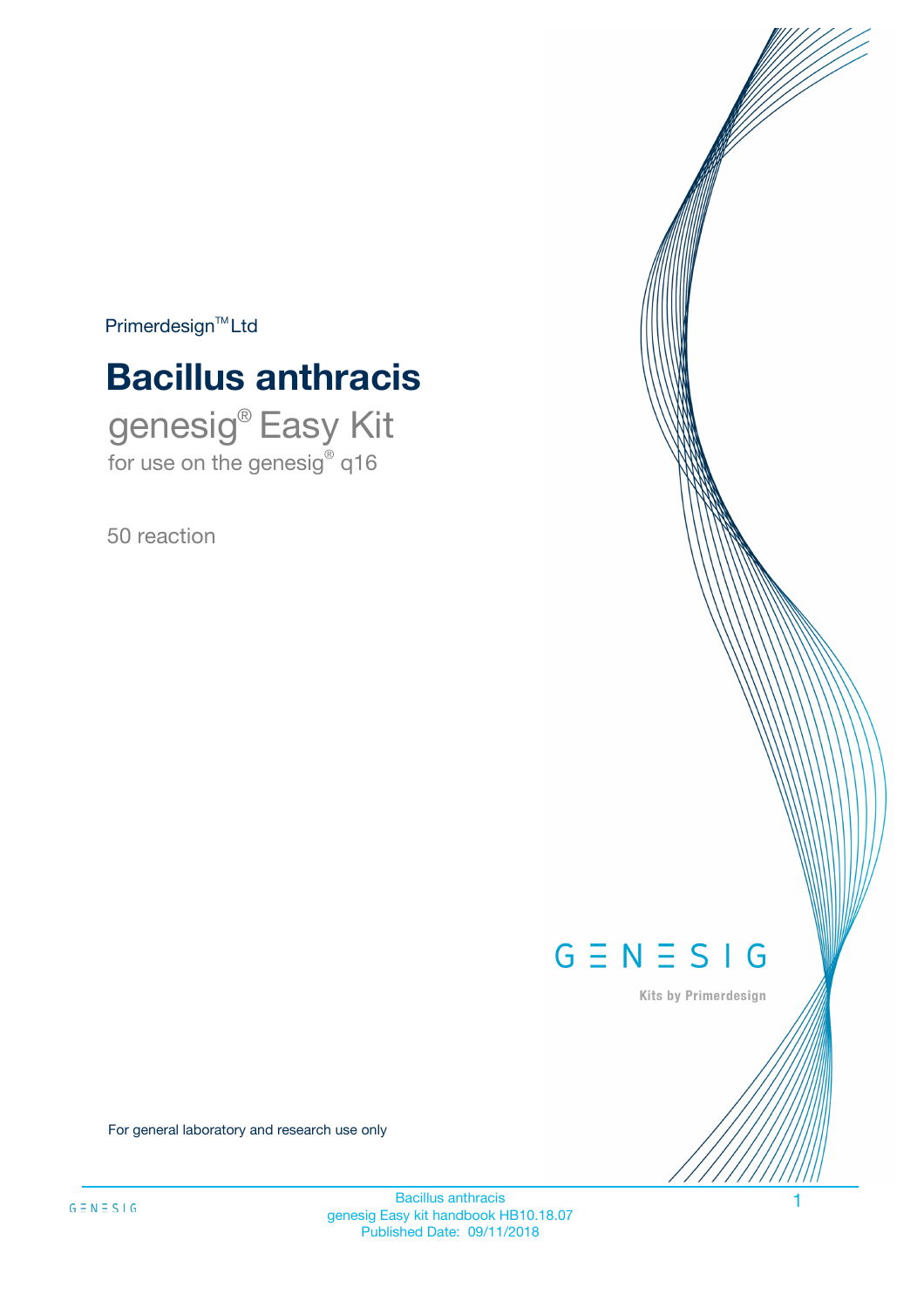# genesig® Easy: at a glance guide

#### **For each DNA test**

| Component                | <b>Volume</b>   | Lab-in-a-box pipette |  |
|--------------------------|-----------------|----------------------|--|
| B.anthracis reaction mix | $10 \mu$        |                      |  |
| <b>Your DNA sample</b>   | 10 <sub>µ</sub> |                      |  |

#### **For each positive control**

| Component                       | Volume          | Lab-in-a-box pipette |  |
|---------------------------------|-----------------|----------------------|--|
| <b>B.anthracis reaction mix</b> | 10 <sub>µ</sub> |                      |  |
| Positive control template       | 10 µl           |                      |  |

#### **For each negative control**

| Component                       | <b>Volume</b>   | Lab-in-a-box pipette |  |
|---------------------------------|-----------------|----------------------|--|
| <b>B.anthracis reaction mix</b> | 10 <sub>µ</sub> |                      |  |
| <u>Water</u>                    | 10 <sub>µ</sub> |                      |  |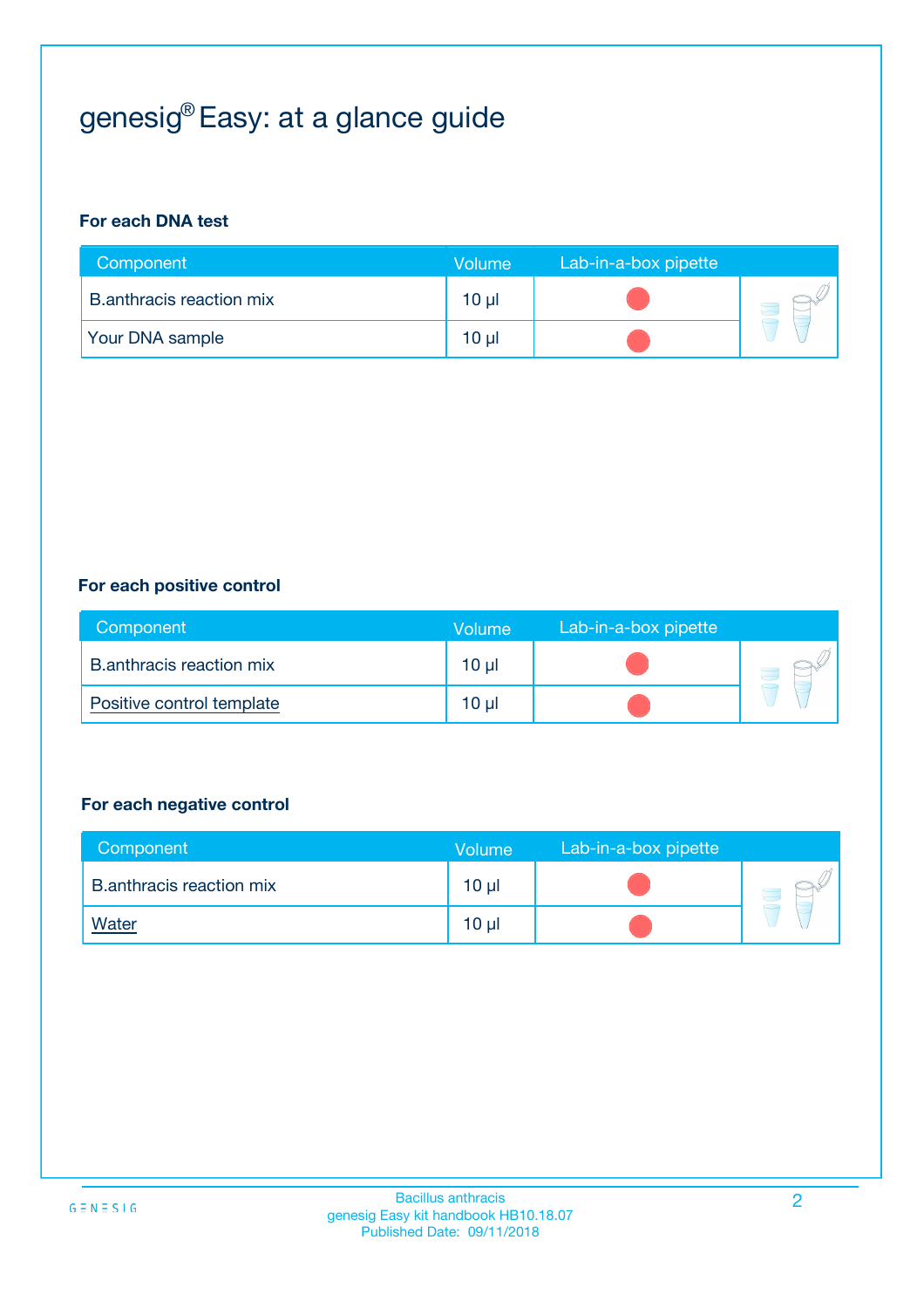# Kit Contents



## Reagents and equipment to be supplied by the user

#### **genesig® q16 instrument**

#### **genesig® Easy Extraction Kit**

This kit is designed to work well with all processes that yield high quality RNA and DNA but the genesig Easy extraction method is recommended for ease of use.

#### **genesig® Lab-In-A-Box**

The genesig Lab-In-A-Box contains all of the pipettes, tips and racks that you will need to use a genesig Easy kit. Alternatively if you already have these components and equipment these can be used instead.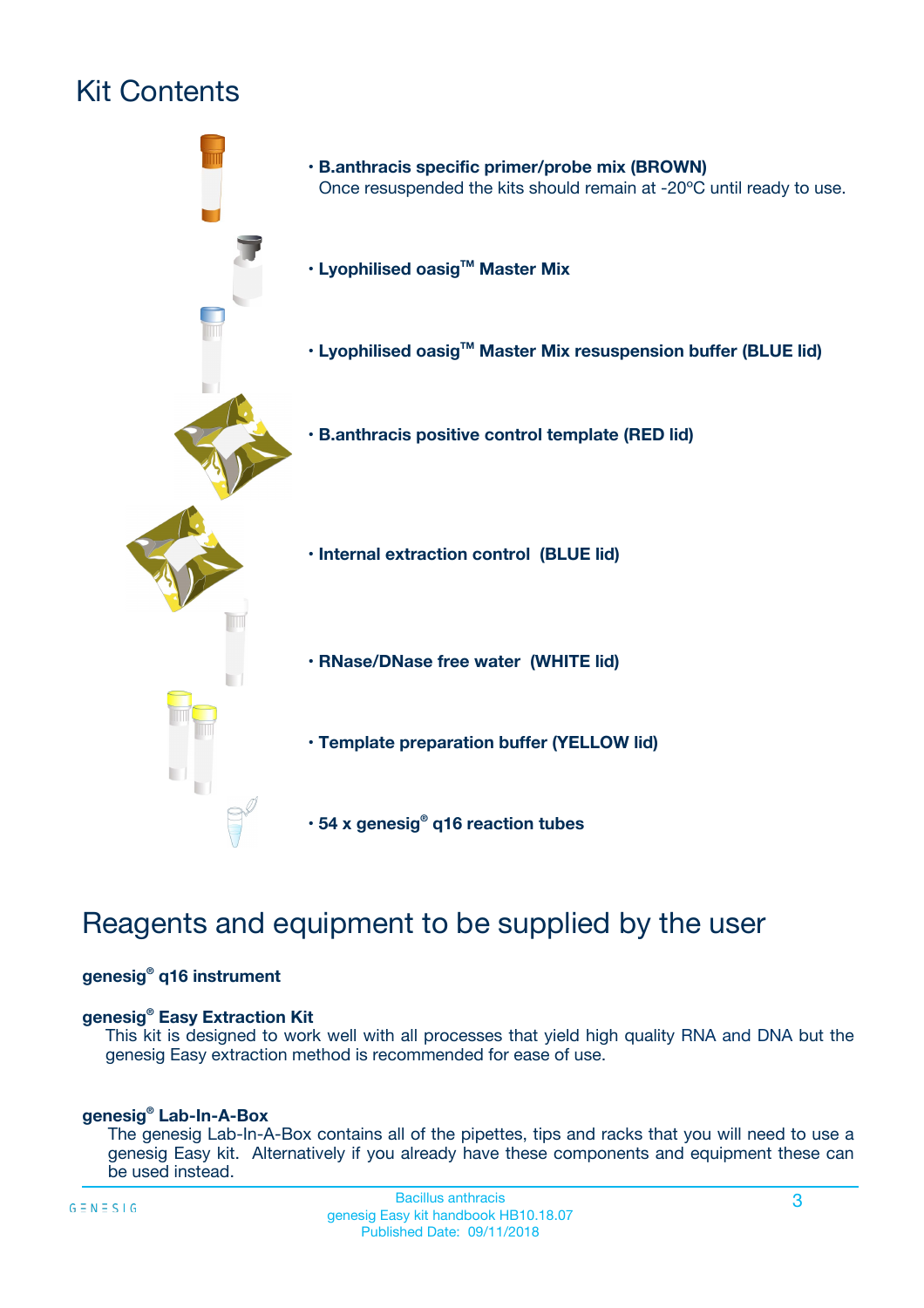## Step-by-step guide

### 1. Create your reaction mix



Use the blue pipette to transfer 500µl**\*** of the oasig Master Mix resuspension buffer into the tube of lyophilised oasig Master Mix and mix well by gently swirling. Then transfer all of that master mix into the brown tube labelled B.anthracis primers/probe.

**\***Transfering 525µl of the oasig Master Mix resuspension buffer to your oasig Master Mix (instead of the 500µl recommended above) will enable you to take full advantage of the 50 reactions by accounting for volume losses during pipetting. In order to do so with the genesig Easy fixed volume pipettes use 1x blue, 2x red and 1x grey pipettes to make the total volume. Please be assured that this will not adversely affect the efficiency of the test.

Cap and shake tube to mix. A thorough shake is essential to ensure that all components are resuspended. **Failure to mix well can produce poor kit performance.**

Leave to stand for 5 minutes. Now your reaction mix is ready to use.

Store the reaction mix in the freezer from hereon.

#### Top tip

- Ensure that the reaction mix is mixed thoroughly before each use by shaking.
- Once resuspended do not expose genesig Easy kit to temperatures above -20°C for longer than 30 minutes at a time.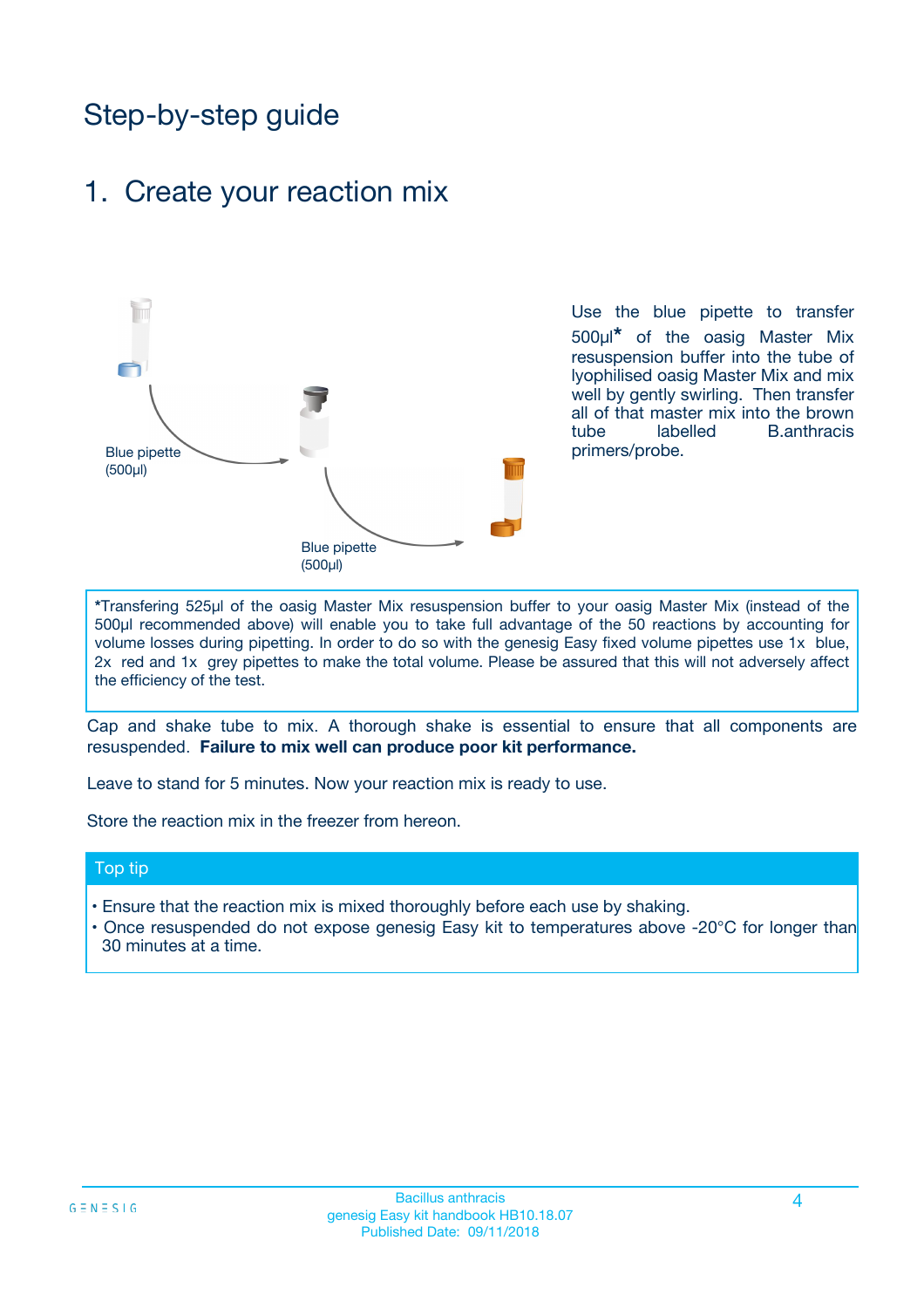# 2. Internal extraction control



Use the blue pipette to transfer 1000µl (2 x 500µl) of template preparation buffer into the Internal Extraction Control DNA tube. Cap and shake tube to mix.

Your kit contains Internal Extraction Control . This is added to your biological sample at the beginning of the extraction process. It is extracted along with the from your target of interest. The q16 will detect the presence of this Internal Extraction Control at the same time as your target. This is the ideal way to show that your extraction process has been successful.

#### **If you are using an alternative extraction kit:**

Use the red pipette to transfer 10µl of Internal Extraction Control DNA to your sample **after** the lysis buffer has been added then follow the rest of the extraction protocol.

#### **If you are using samples that have already been extracted:**

Use the grey pipette to transfer 5µl of Internal Extraction Control DNA to your extracted sample.

### 3. Add reaction mix to all reaction tubes



For every reaction to be run, use the red pipette to add 10µl of your B.anthracis reaction mix to every tube.

#### Top tip

- Always pipette the reaction mix directly into the bottom of the tube.
- You can label the tube lids to aid your reaction setup but avoid labelling tube sides.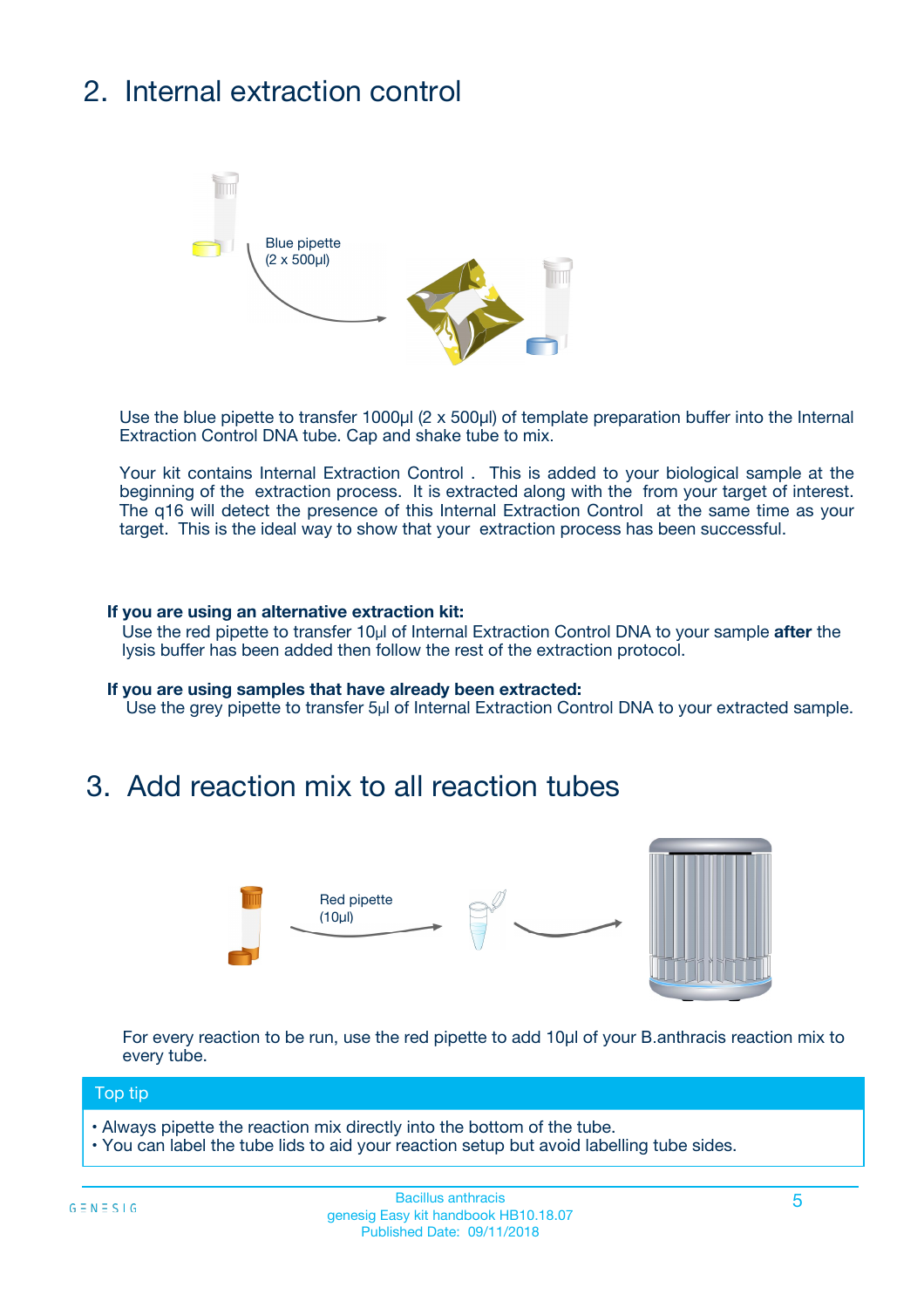### 4. Negative control



For each test you will require a negative control. Instead of , water is used. This sample should typically prove negative thus proving that all of your positive samples really are positive.

To create a negative control reaction simply use the red pipette to add 10µl of the water to the required reaction tubes. Close these tubes after adding the water.

Because some genesig kit targets are common in the environment you may occasionally see a "late" signal in the negative control. The q16 software will take this into account accordingly.

#### Top tip

**•** Always add the water to the side of the tube to reduce the introduction of bubbles.

### 5. Set up a test



For each sample you wish to analyse, use the red pipette to add 10µl of your DNA sample to the required reaction tubes. Close these tubes after adding the sample. Always change pipette tips between samples.

#### Top tip

**•** Always add the DNA sample to the side of the tube to reduce the introduction of bubbles.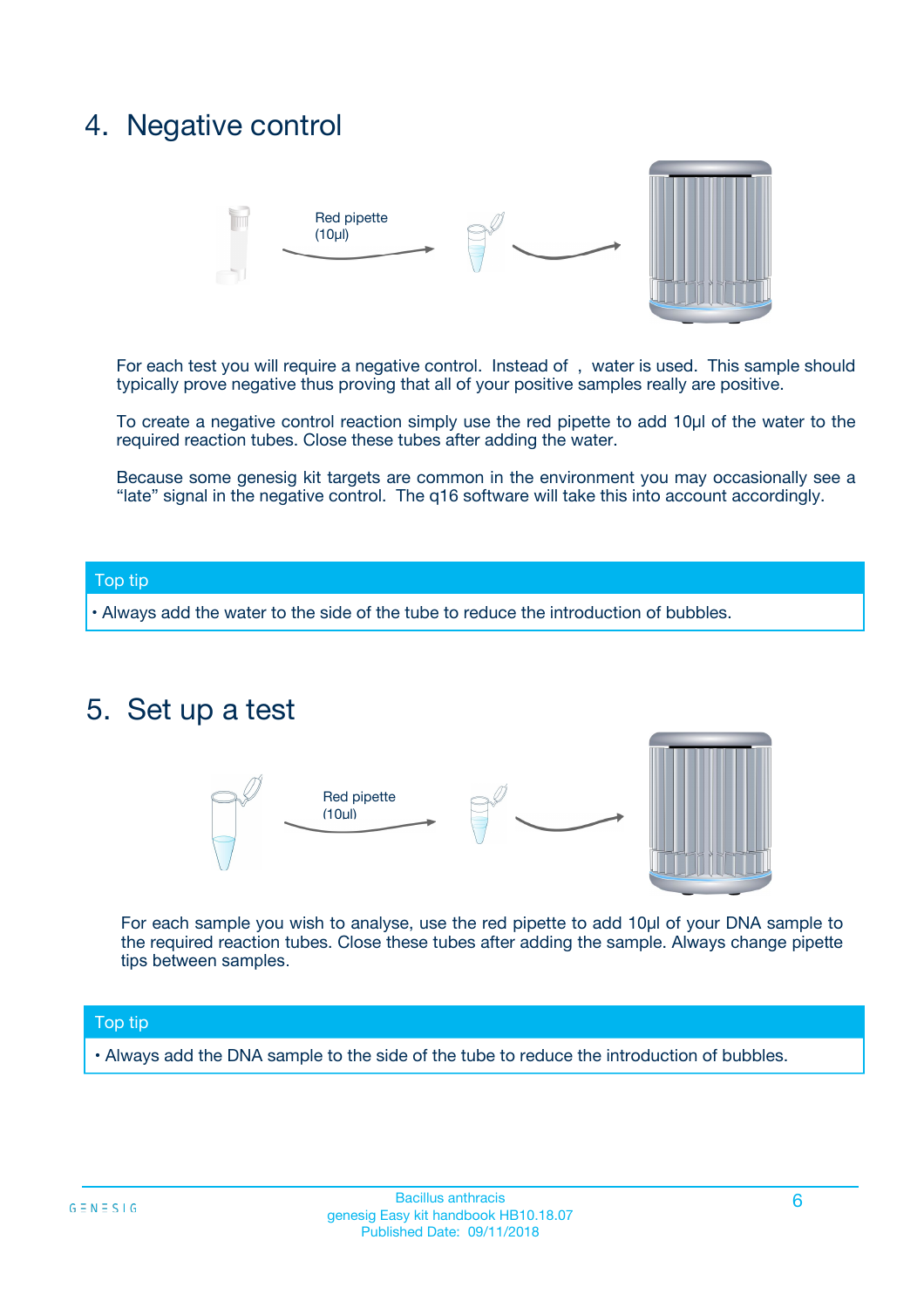### 6. Positive control



Use the blue pipette to transfer 1000µl (2 x 500µl) of template preparation buffer into the positive control template tube. Cap and shake tube to mix.

Each time you run a test you will require a positive control. This is a small portion of from your target of interest. It serves two purposes:

1. It will always test positive so it shows that everything is working as it should be.

2. The q16 software knows how much is present in the positive control. So it can automatically compare your sample of interest with the positive control to calculate the amount of target in your sample.

To create a positive control reaction, simply use 10µl of the positive control instead of your sample.



Take great care when setting up your positive control. The positive control template has the potential to give you a false positive signal in your other samples. Set positive controls up last after all other sample tubes are closed. Always change pipette tips between samples. You may even choose to set up positive controls in a separate room.

#### Top tip

**•** Always add the positive control to the side of the tube to reduce the introduction of bubbles.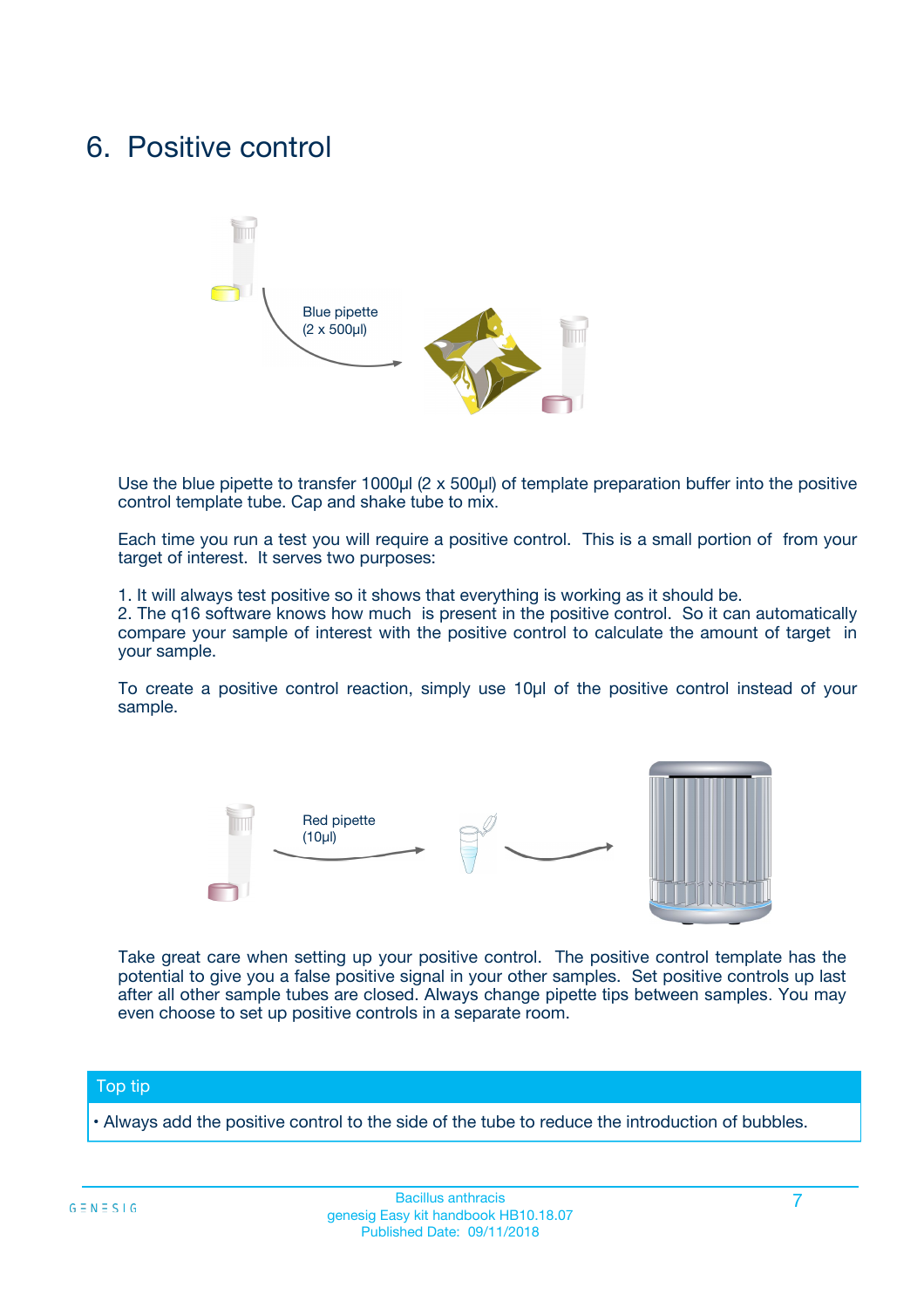# 7. Running the test

Place the tubes into the correct positions in your q16 as defined by the software, this may include positioning of empty tubes to ensure that the q16 lid is balanced. The run can then be started.

| qenesig q16 PCR software - 1.2                                               |                                   | $\Box$                                                                                          |
|------------------------------------------------------------------------------|-----------------------------------|-------------------------------------------------------------------------------------------------|
| $\vert \cdot \vert$<br>Unsaved (New Experiment 2<br><b>Open Experiments:</b> | <b>D</b> Open<br>R <sub>New</sub> | Save<br>Save As<br><b>C</b> Close<br><b>&amp; Configuration</b><br>$G \equiv N \equiv S \mid G$ |
| <b>Setup</b><br><b>Results</b><br>Stages:                                    |                                   |                                                                                                 |
| <b>Notes</b>                                                                 | <b>Samples</b>                    | <b>Tests</b>                                                                                    |
| <b>Name and Details</b>                                                      | Name<br>Color                     | Note<br>Color<br>Note<br>Name                                                                   |
| New Experiment 2017-10-26 11:06                                              | Sample 1                          | ÷<br>条<br>Test 1                                                                                |
| Kit type: genesig® Easy Target Detection kit                                 | Sample 2                          |                                                                                                 |
| Instrument Id.:                                                              | Sample 3                          | $\qquad \qquad \blacksquare$<br>$\qquad \qquad \blacksquare$                                    |
| <b>Run Completion Time:</b>                                                  | Sample 4                          |                                                                                                 |
| <b>Notes</b><br><b>A</b><br>$\overline{\mathbf v}$                           | Sample 5                          | ♦<br>4<br>÷<br>₩                                                                                |
| <b>Well Contents</b>                                                         |                                   | <b>Run</b>                                                                                      |
| Pos.<br>Test                                                                 | Sample                            | <b>Run Status</b>                                                                               |
| Test 1<br>$\blacktriangleleft$                                               | Negative Control                  | $\blacktriangle$                                                                                |
| $\overline{2}$<br>Test 1                                                     | <b>Positive Control</b>           |                                                                                                 |
| $\overline{\mathbf{3}}$<br>Test 1                                            | Sample 1                          | Show full log                                                                                   |
| Test 1<br>4                                                                  | Sample 2                          |                                                                                                 |
| 5<br>Test 1                                                                  | Sample 3                          | <b>Run Control</b>                                                                              |
| Test 1<br>6                                                                  | Sample 4                          |                                                                                                 |
| $\overline{7}$<br>Test 1                                                     | Sample 5                          |                                                                                                 |
| 8                                                                            |                                   | $\triangleright$ Start Run<br>Abort Run                                                         |
| <b>JOD FURTY TUDE TO BUILDED IN</b>                                          |                                   | $\overline{\mathbf{v}}$                                                                         |

#### Top tip

- Before loading tubes into the q16, check for bubbles! Flick the bottom of the tubes to remove any bubbles that may have formed during the test setup.
- Apply centrifugal force with a sharp wrist action to ensure all solution is at the bottom of the reaction tube.
- When repeating a test you can use a previous file as a template by clicking 'open' then selecting File name > Files of Type > Experiment file as template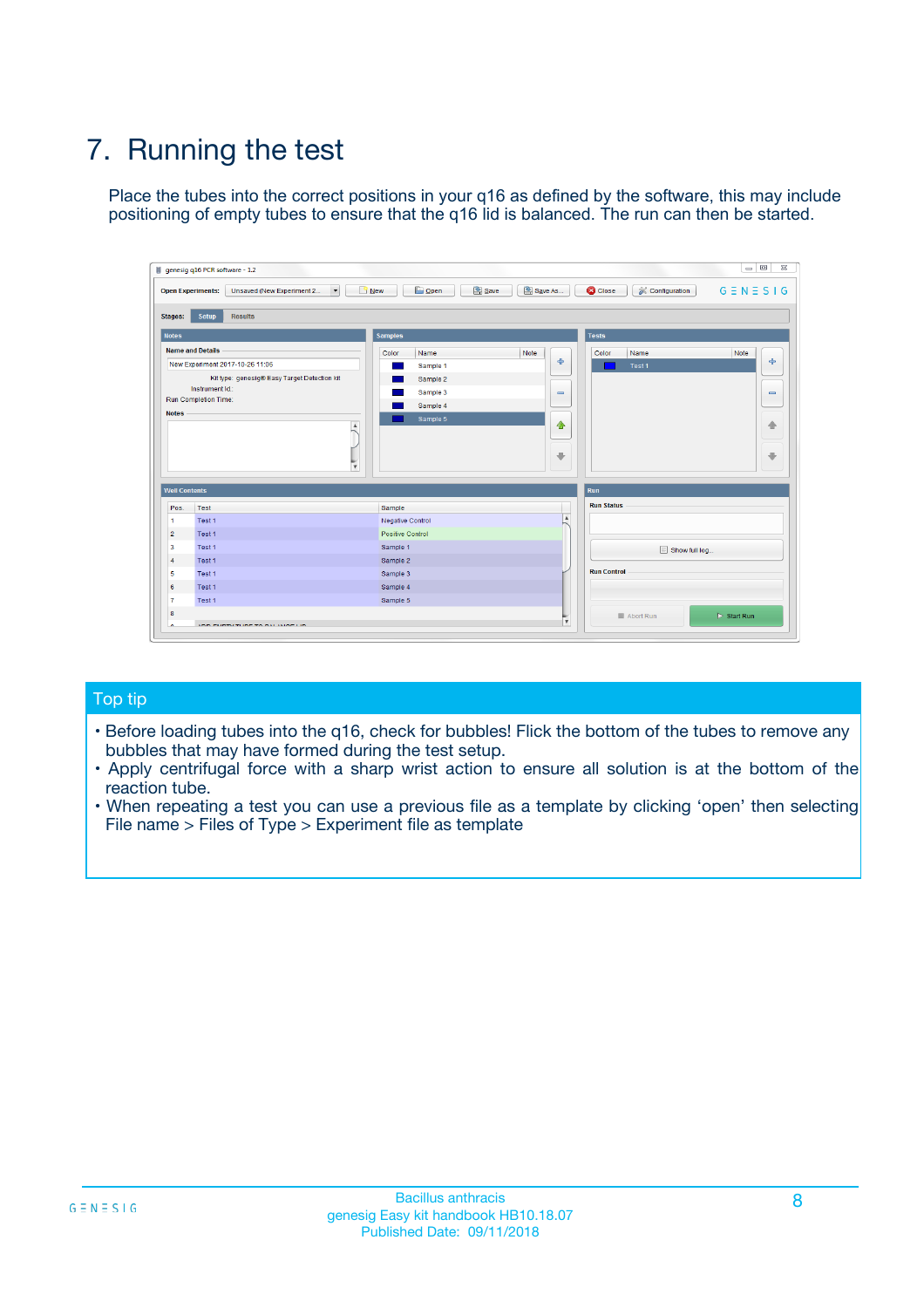## What do my results mean?

Analysis of your data is carried out automatically by the genesig q16. The following information is designed to help you fully understand a result or to troubleshoot:

### "Positive"

#### **Explanation**

Your sample has produced a positive result. Your target of interest is present and you can use the reported quantity.

"Negative"

#### **Explanation**

Your sample has produced a negative result. The target is not present in your sample.

### "Test contaminated"

#### **Explanation**

The Negative Control should be completely free of any DNA. If you see this error message it means that at some point during the setup, the Negative Control has been contaminated with DNA and has given a positive signal. This contamination has invalidated the test. The Positive Control and your test samples are both possible sources of contaminating DNA. The genesig q16 reaction tubes from previous runs will also contain very high amounts of DNA so it is important that these are carefully disposed of after the run is completed and NEVER OPENED. It may be the case that your kits have become contaminated which will lead to the same problem occurring repeatedly.

#### **Solutions**

1. Clean your working area using a commercial DNA remover solution to ensure the area is DNA free at the start of your run and re-run the test

2. If the problem persists then the kit has become contaminated and it will have to be discarded and replaced with a new kit. When you open the new kit, run a simple test to show that changing the kit has solved the problem. Prepare a test which includes only the Positive Control, the Negative Control and one 'mock sample'. For the 'mock sample' add water instead of any sample DNA. The result for the Negative Control and the mock sample should be negative indicating that contamination is no longer present.

#### **Preventive action**

An ideal lab set-up has a 'Clean area' where the test reagents are prepared and a 'sample area' where DNA samples and the Positive Control template are handled. The best workflow involves setting up all the test components (excluding the positive control template) in the clean area and then moving the tests to the sample area for sample and Positive Control addition. If this method is followed then the kit components are always kept away from possible sources of contamination. For extra security the Negative Control can be completely prepared and sealed in the clean area. All work areas should be decontaminated regularly with DNA remover.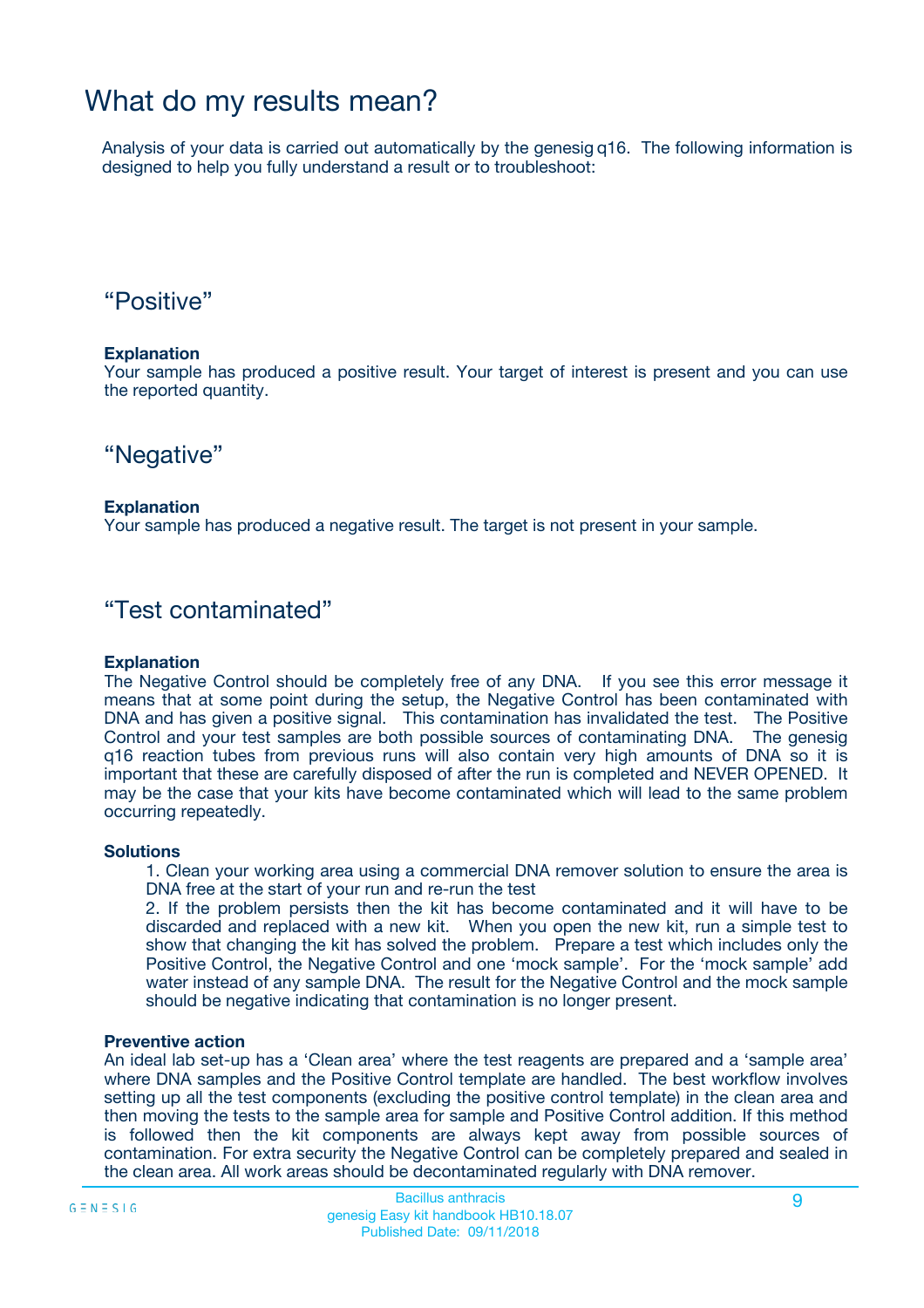### "Sample preparation failed"

#### **Explanation**

The test has failed because the quality of the sample was not high enough. The Internal Extraction Control component identifies whether the sample has been prepared correctly and is of suitable quality. This error message means that this quality control test has failed and the sample quality is not high enough for analysis.

#### **Solutions**

1. Check the sample preparation protocol for any user errors then repeat.

2. Poor quality samples can result from overloading the sample preparation protocol with too much starting material. Try reducing the amount of starting material then repeat.

3. Failing to add the Internal extraction Control DNA to your sample during the sample preparation protocol can also lead to a reported result of "sample preparation failed". Ensure that this step has not been overlooked or forgotten. If your samples are derived from an archive store or from a process separate from your genesig Easy extraction kit; you must add 5µl of Internal Extraction Control DNA into each 0.5ml of your sample to make it suitable for use on the q16.

### "Positive result, poor quality sample"

#### **Explanation**

The test is positive so if you are only interested in obtaining a 'present or absent' answer for your sample then your result is reliable. However, the test contains an Internal Extraction Control component that identifies if the sample is of high quality. This quality control test has failed and the sample is not therefore of high enough quality to accurately calculate the exact copy number of DNA present. If you require quantitative information for your sample then proceed with the solutions below.

#### **Solution**

For appropriate solutions, read the "Sample preparation failed" section of this handbook.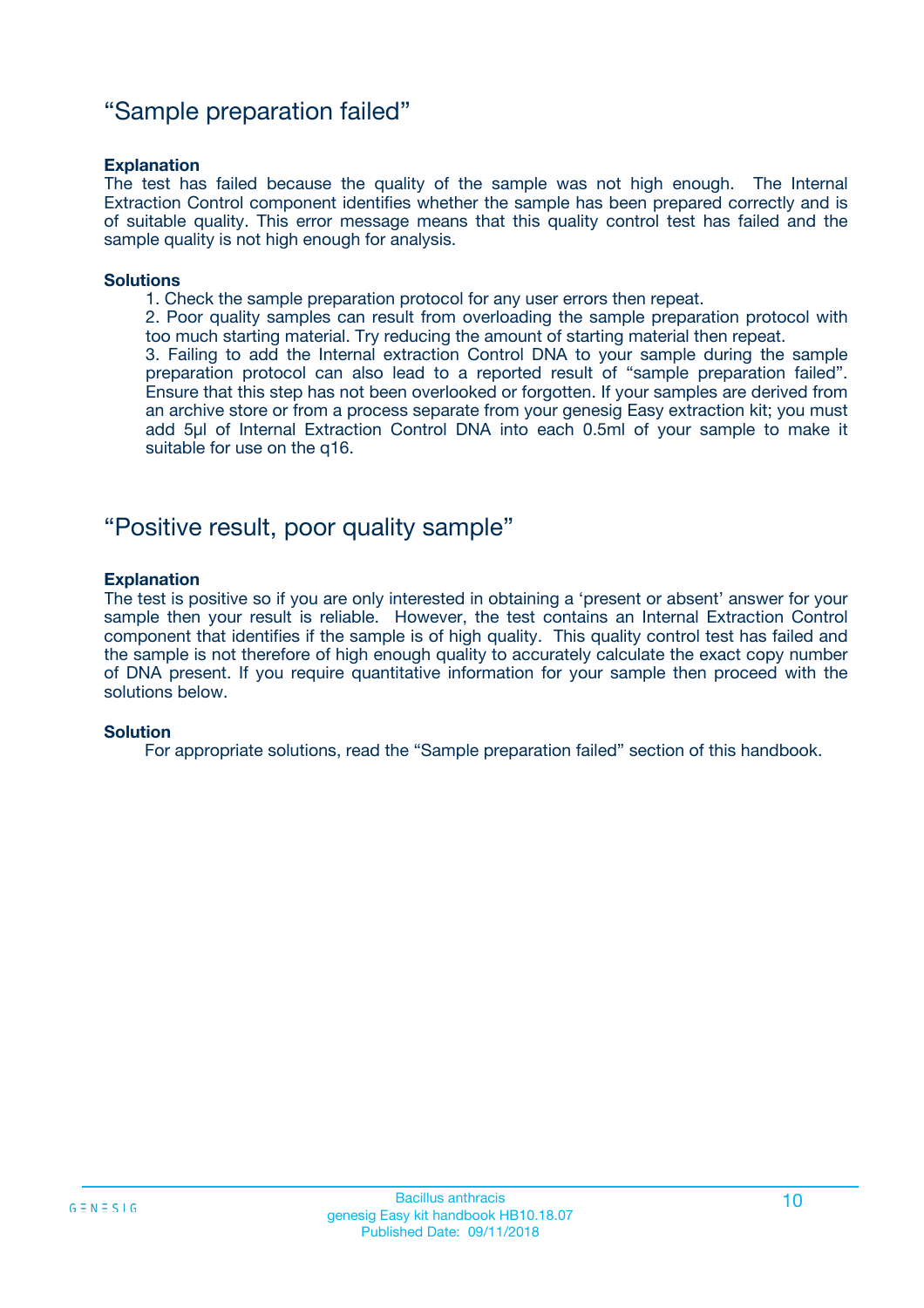### "Test failed"

#### **Explanation**

The test has failed because the Positive Control has not worked. The Positive Control is present to show that all aspects of the test are working correctly together. When this control test fails, the test as a whole is invalidated. This finding indicates that a problem has occurred in the reaction set-up part of the experiment and has nothing to do with sample preparation.

#### **Solutions**

- 1. Check the entire workflow and test set-up to look for any user errors, then repeat the test e.g. have the right colour pipettes and solutions been used with the correct tubes?
- 2. Ensure the positive and negative controls are inserted into the correct wells of your q16.

3. A component of the test may have 'gone off' due to handing errors, incorrect storage or exceeding the shelf life. When you open a new kit, run a simple test to show that changing the kit has solved the problem. Prepare a test which includes only the Positive Control, the Negative Control and one 'mock sample'. For the 'mock sample' add internal control template instead of any sample DNA. If the Positive Control works, the mock sample will now be called as a negative result.

### "Test failed and is contaminated"

#### **Explanation**

The Positive Control is indicating test failure, and the Negative Control is indicating test contamination. Please read the "Test Failed" and "Test contamination" sections of this technical support handbook for a further explanation.

#### **Solution**

For appropriate solutions, read both the "Test failed" and "Test contaminated" sections of this handbook.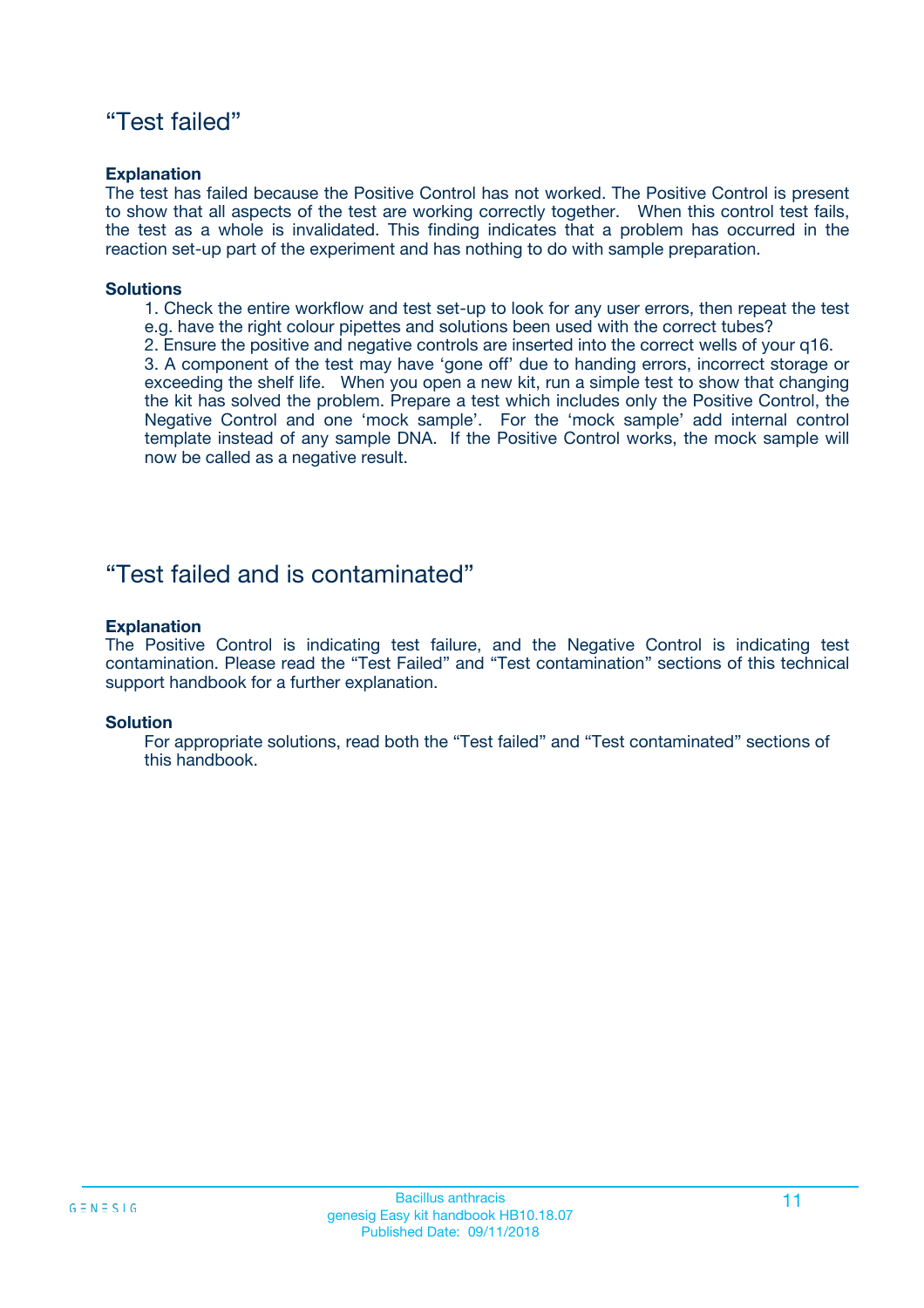## Bacillus anthracis

Bacillus anthracis is a Gram-positive, rod-shaped, non-motile, spore bearing bacterium with a circular DNA genome of around 5.2Mbp with plasmids. B. anthracis is the only obligate pathogen within the Bacillus genus and causes Anthrax, an acute lethal infection of both ruminant animals and humans.

B. anthracis spores are soil borne and can survive for decades even under extreme and unfavourable conditions. Spores enter a host by inhalation, ingestion or via skin lesions. Subsequently they penetrate the blood stream, germinate and produce fatal toxins. pXO2 encodes the polyglutamyl capsule that [protects the organism from host phagocytosis. pXO1 plasmid encodes three proteins that in complex, form a toxin although two of these components are toxic in their own right: EF (oedema factor) increases cyclic AMP levels causing oedema while LF (Lethal factor) destroys white blood cells. PA (protective antigen) facilitates cell entry of the other two proteins by pore formation.

Cutaneous anthrax ,caused via spore contact with skin lesions, is the most common form in humans accounting for 90% of all reported cases and rarely fatal if treated. This form initially presents as a boil-like skin lesion between 2-3 days after exposure and eventually forms a painless ulcer with a black center (eschar). Individuals with the ingested, gastro-intestinal form undergo a similar disease progression but mortality rates are much higher. Higher still is the mortality rate of inhaled, pulmonary anthrax. Macrophages in the alveolar provide entry to the blood stream which can result in septic shock and respiratory difficulties progressing to organ failure.

Anthrax is generally treated with antibiotics with penicillin being the drug of choice with current vaccination offering only temporary protection.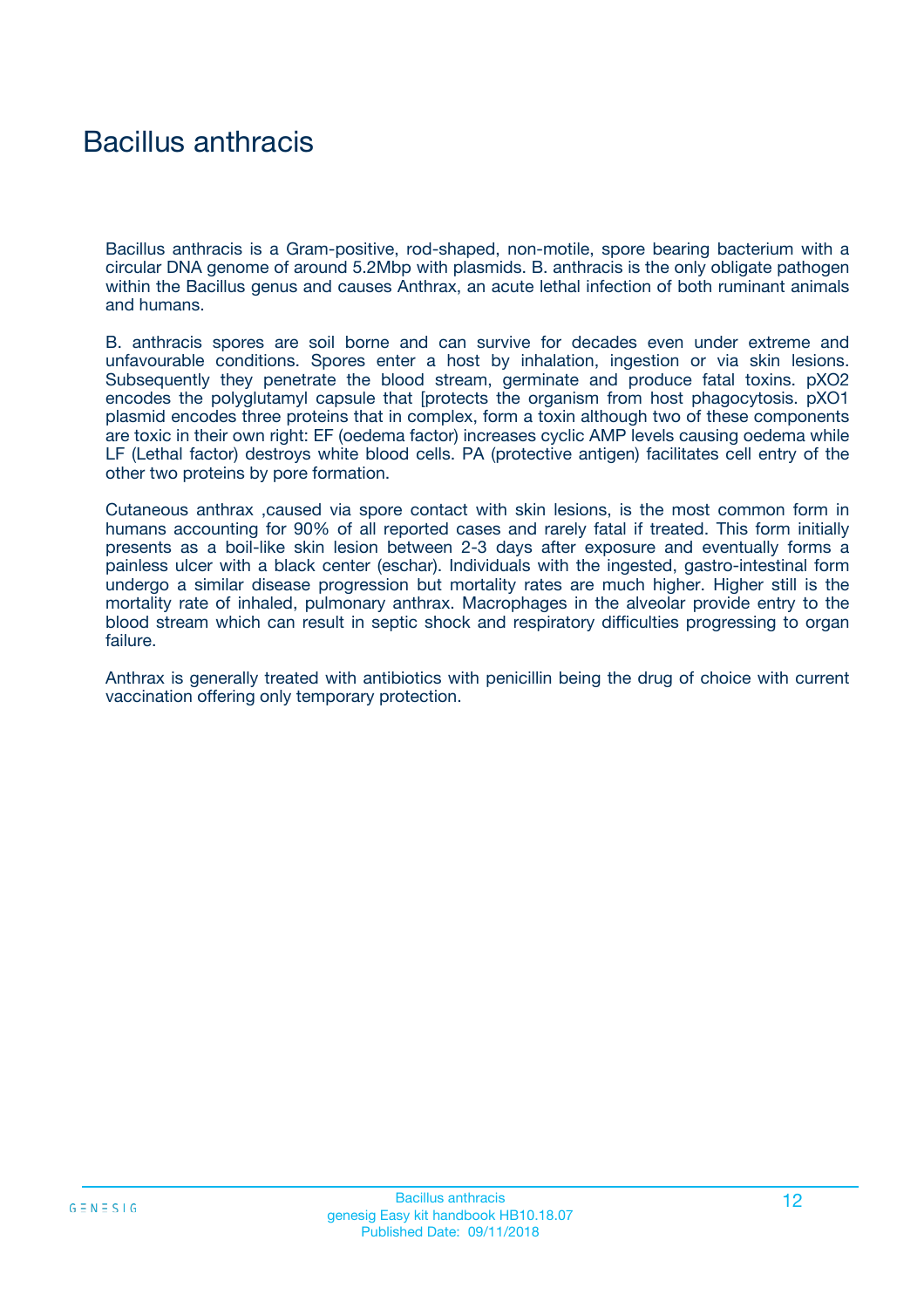## **Specificity**

The Primerdesign genesig Kit for Bacillus anthracis (B.anthracis) genomes is designed for the in vitro quantification of B.anthracis genomes. The kit is designed to have a broad detection profile. Specifically, the primers represent 100% homology with over 95% of the NCBI database reference sequences available at the time of design.

The dynamics of genetic variation means that new sequence information may become available after the initial design. Primerdesign periodically reviews the detection profiles of our kits and when required releases new versions.

If you require further information, or have a specific question about the detection profile of this kit then please send an e.mail to enquiry@primerdesign.co.uk and our bioinformatics team will answer your question.